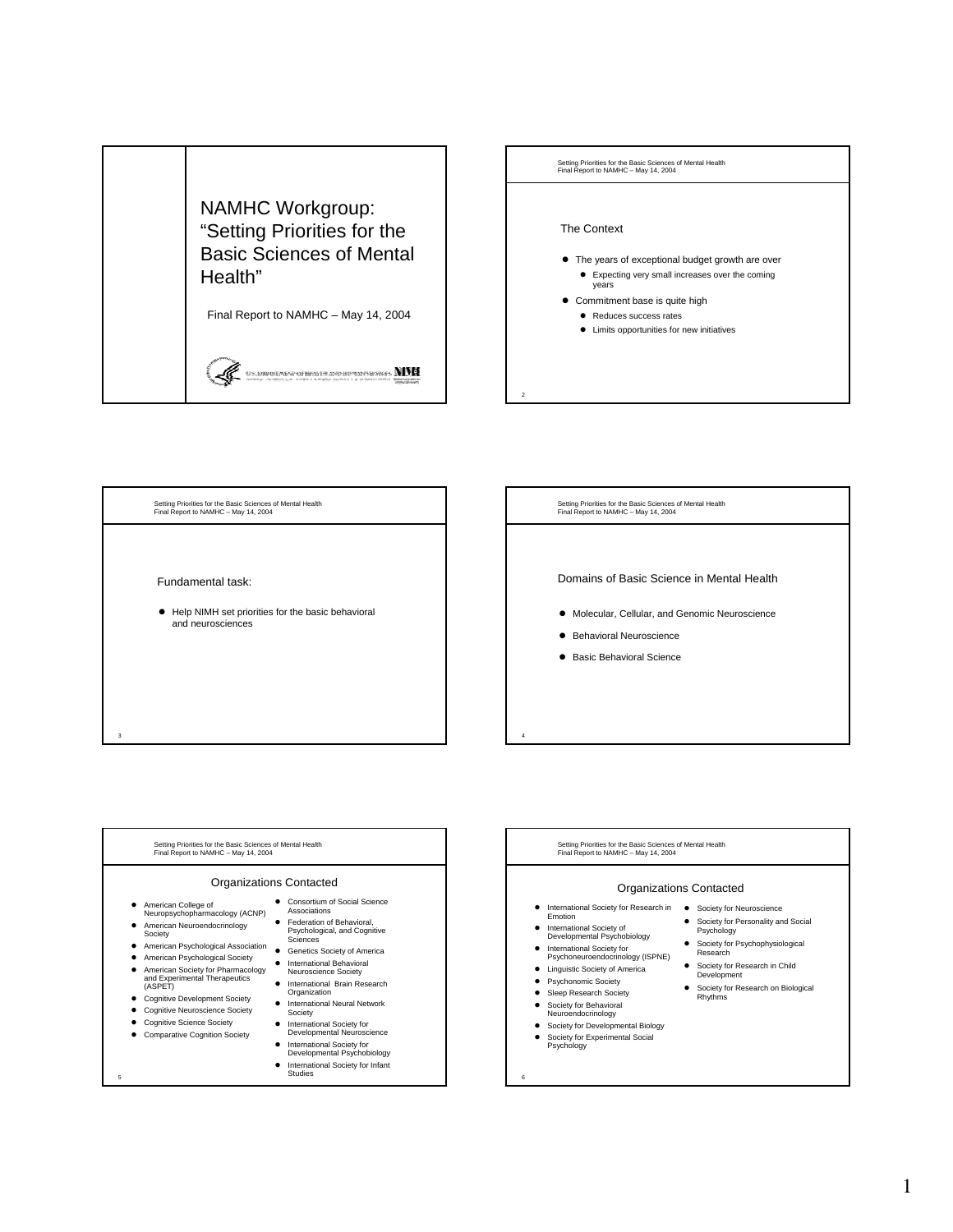







# Organization of the report

- Over-arching principles
- $\bullet$  Cross-cutting themes
- Areas for increased emphasis
- $\bullet$  New and improved research tools
- $\bullet$  Areas ready for refocus
- $\bullet$  Areas better served by other institutes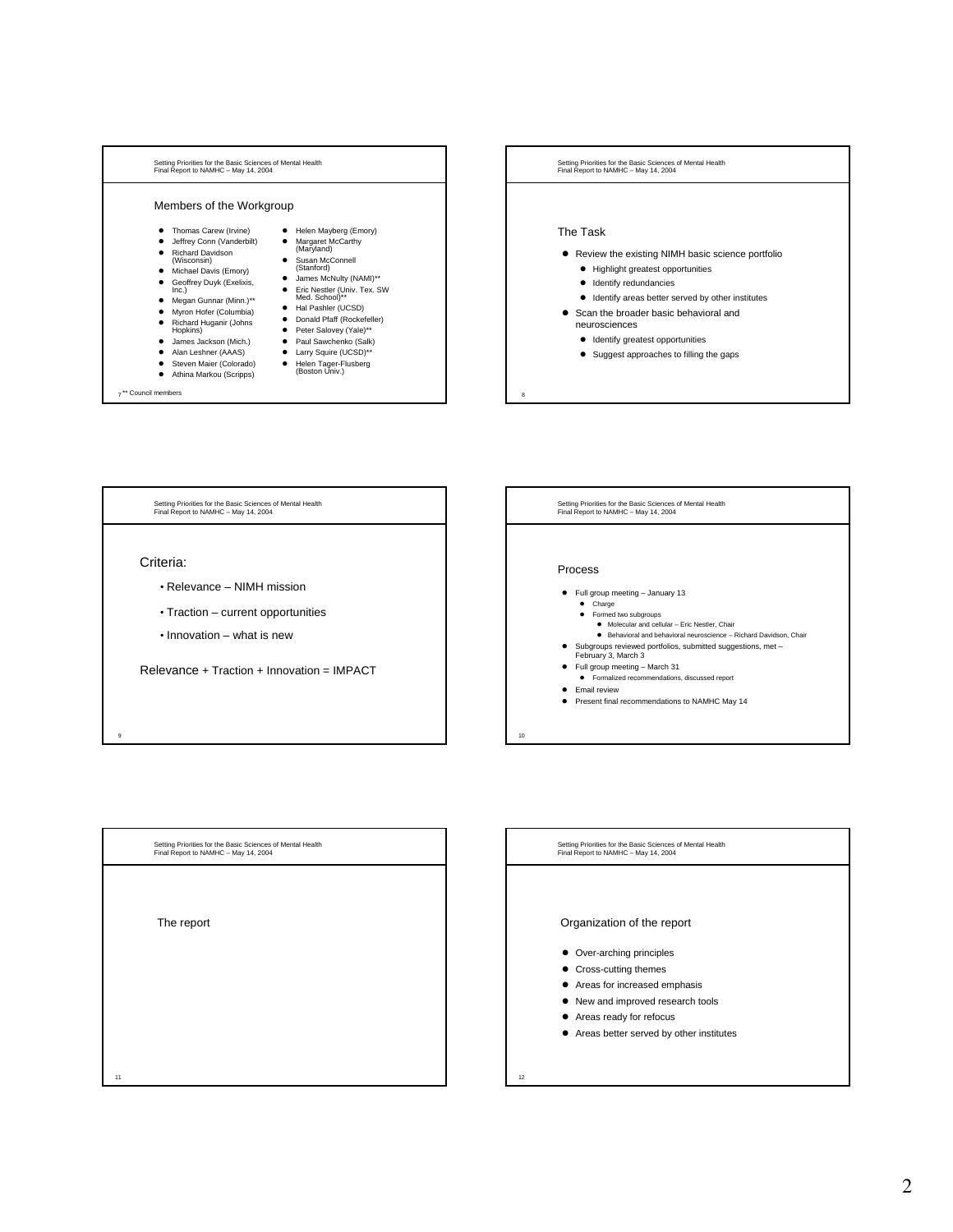





Setting Priorities for the Basic Sciences of Mental Health Final Report to NAMHC – May 14, 2004

## Areas for increased emphasis

### • Neural circuitry

- $\bullet$  Take advantage of cellular imaging tools
- Psychotropic drug action and complex behaviors
- Synaptic mechanisms
- Neuronal replacement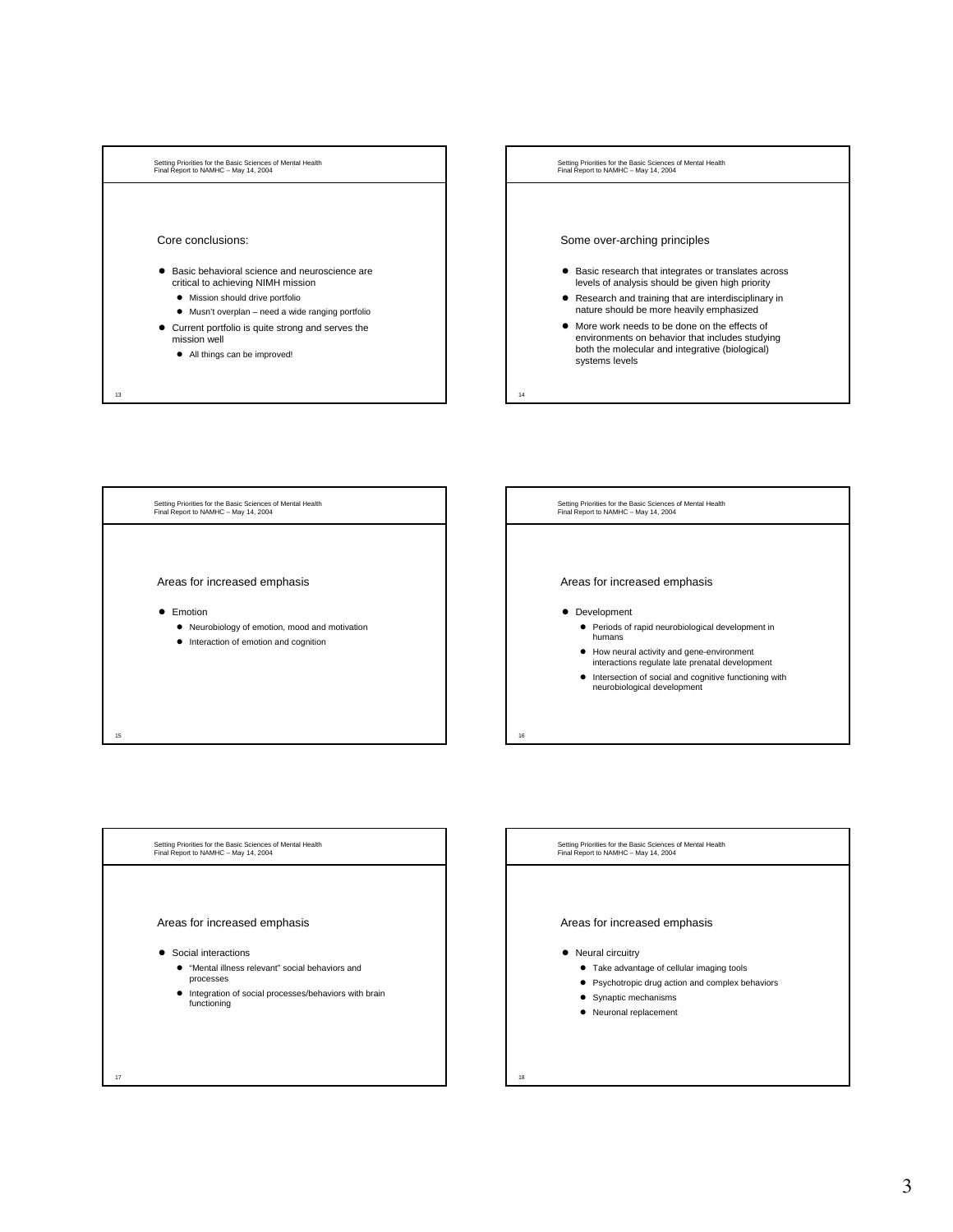







 $\bullet$  Integrate across domains within cognitive area

23

Setting Priorities for the Basic Sciences of Mental Health Final Report to NAMHC – May 14, 2004

# Areas ready for refocus

## $\bullet$  Sleep

- $\bullet$  Reduce efforts at simply phenotyping sleep problems in psychiatric disorders
- $\bullet$  Emphasize mechanistic studies of sleep and relationship to waking behaviors
- **•** Emphasize molecular neurobiology and circuitry of sleep, arousal, attentional states, and sleep's influence on cognitive and affective processes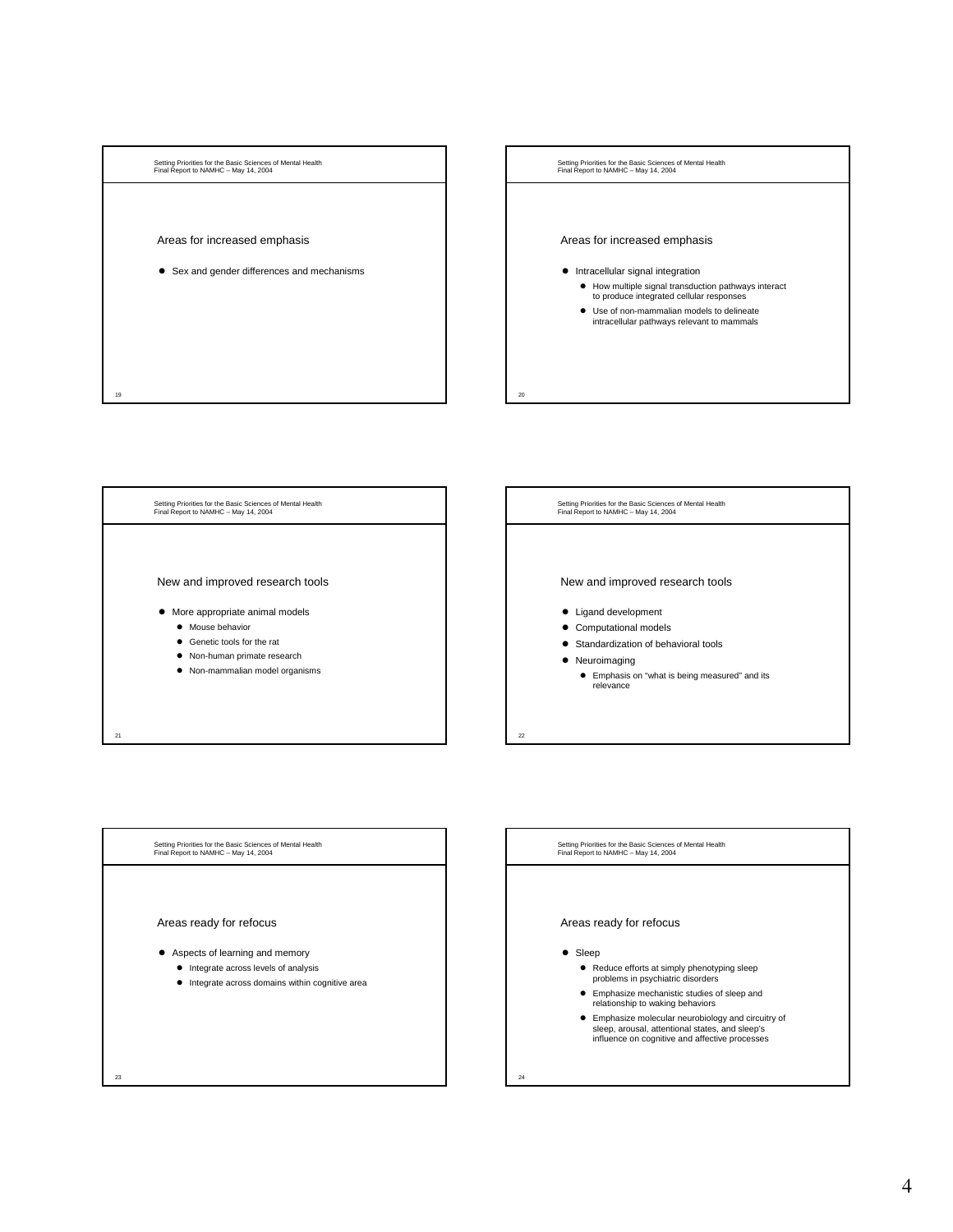





Setting Priorities for the Basic Sciences of Mental Health Final Report to NAMHC – May 14, 2004

# Concluding comments

- NIMH program staff should continuously scrutinize the portfolio to identify areas that may become overly subscribed or saturated
- $\bullet$  Work with CSR to re-examine the focus and composition of study sections to better serve NIMH interests
- $\bullet$  NIMH should create ways to foster and support translational research and training
- z Training programs for basic scientists could include education on the clinical phenomena of mental illness (and the reverse)